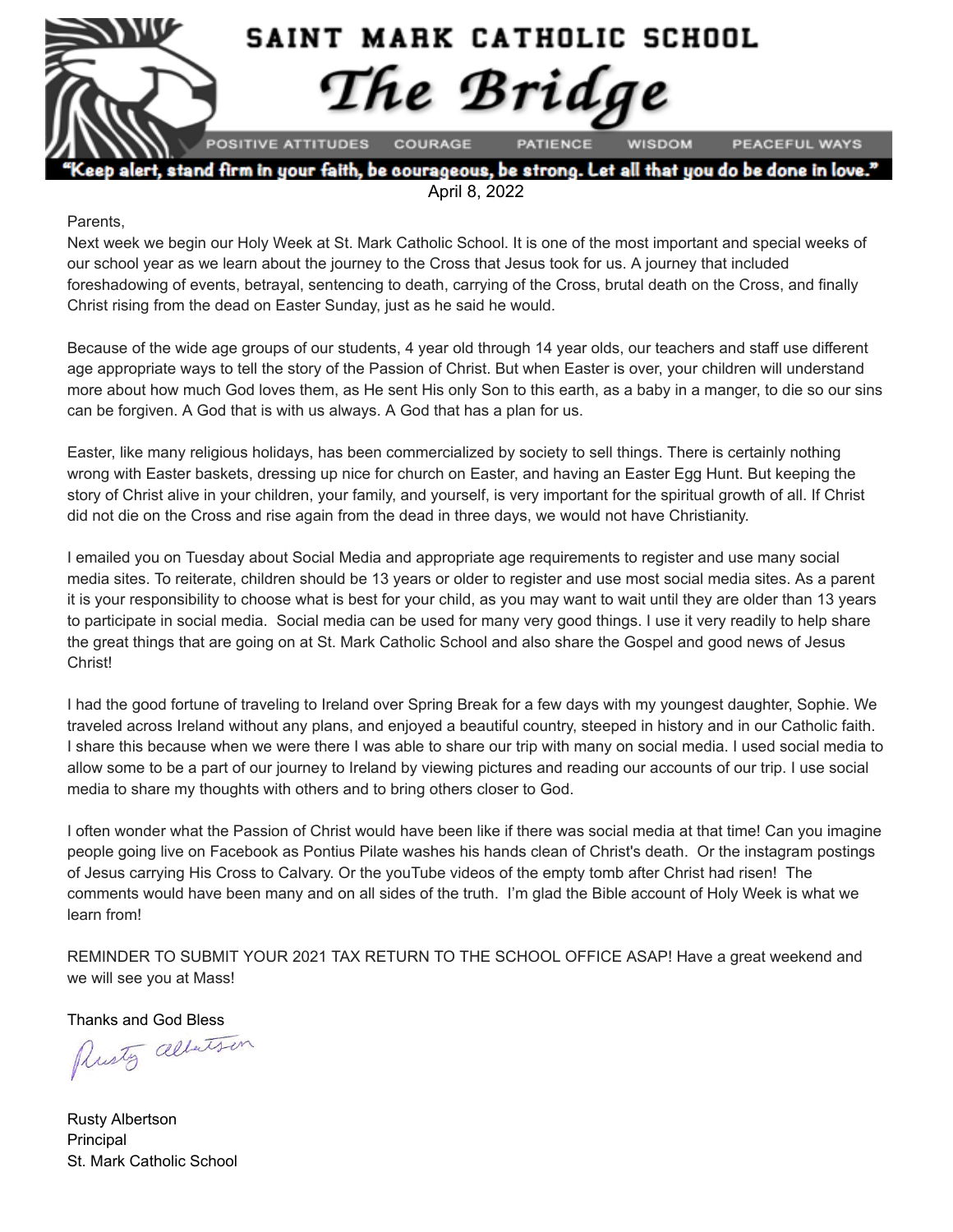# CALENDAR

| Friday   | Apr 15   | 1:00           | 1:00 Dismissal - NO AFTER CARE        |  |
|----------|----------|----------------|---------------------------------------|--|
| Monday   | Apr 18   |                | No School - Easter Monday             |  |
| Friday   | April 29 | $6:00-8:00$ pm | Molli Cassetty Bowl-A-Thon Fundraiser |  |
| Friday   | May 6    | 1:00           | 1:00 Dismissal - NO AFTER CARE        |  |
| Thursday | May 19   |                | Last Day of School                    |  |

# **LUNCH MENU**

### **April 11 - 15**

*On Fridays during Lent, we will be serving fish nuggets instead of chicken and we will not offer chicken patties.*

- **Monday** Daily Choice or Chicken Tenders, Mashed Potatoes & Gravy, Dinner Roll
- **Tuesday** Daily Choice or Macho Nachos and Refried Beans
- **Wednesday** Daily Choice or Pasta with Meatballs, Broccoli and Garlic Bread
- **Thursday** Daily Choice or Pulled Pork on Bun and Corn
- **Friday** Daily Choice or Cheese Pizza

#### **CAFETERIA**



- 3 HOUR SHIFTS-10:15-1:15
- # OF DAYS NEGOTIABLE
- DUTIES INCLUDE SERVING, CLEANING TABLES, STOCKING CLEAN DISHES AND HELPING TO CLEAN UP AFTER SERVICE
- FREE LUNCH PROVIDED!

Contact Laura Linder at [Stmarkcafeteria@stmarkindy.org](mailto:Stmarkcafeteria@stmarkindy.org) with questions or to set up an interview.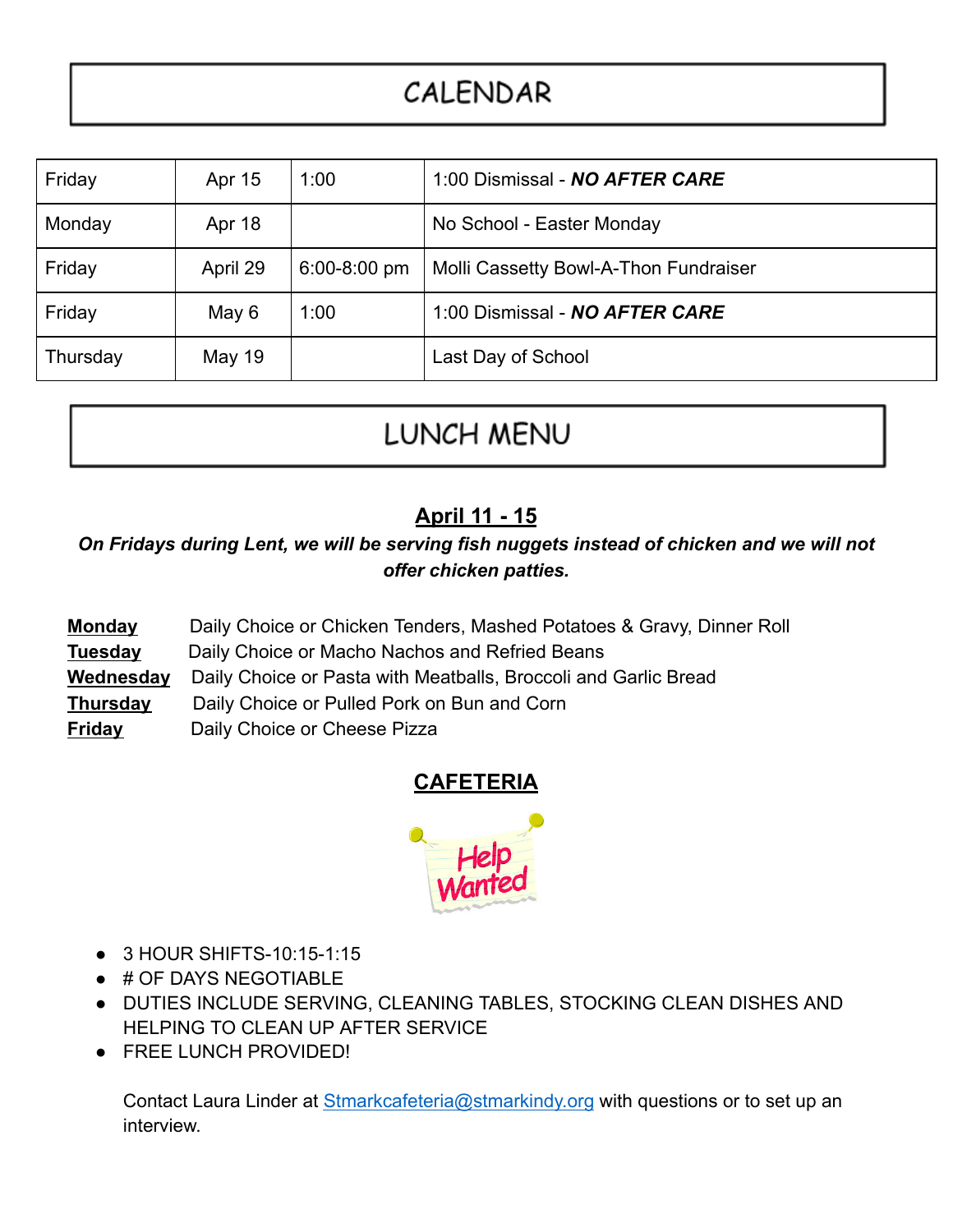# **GENERAL ANNOUNCEMENTS**

#### **When a child will be late or absent for a school day…**



As a reminder, the school handbook states that the school office should be notified of any absence or appointments by 7:55 am. If the office has not heard from an absent student's parent or guardian by 8:30 am, the administrative assistant or principal will contact the appropriate parties. *Please call 317-786-4013 (ext. 200) or email Mrs. Leszcynski at [bleszcynski@stmarkindy.org](mailto:bleszcynski@stmarkindy.org) to report absences and appointments.* You can program our number on your phone, which makes it easy to call the office! When you contact the school office to advise your child will not be in attendance, it saves the office a great deal of time. We appreciate your attention to this policy.

If your child has an **appointment**, please advise the school office **one day in advance** and let us know:

- Time your child is leaving school
- If your child will return to school after the appointment

This assists the office and the teachers to know ahead of time that the child will be leaving school. It will also save you time waiting for your child.

#### **\_\_\_\_\_\_\_\_\_\_\_\_\_\_\_\_\_\_\_\_\_\_\_\_\_\_\_\_\_\_\_\_\_\_\_\_\_\_\_\_\_\_\_\_\_\_\_\_\_\_\_\_\_\_\_\_\_\_\_\_\_\_\_\_\_\_\_ Molli Cassetty Bowl-A-Thon Scholarship Fundraiser**



All are welcome to attend the annual Molli Cassetty Bowl-A-Thon. This annual event honors the memory of Molli, a former St. Mark student, who lost her battle to cancer in her 8th grade year.

- When: Friday, April 29 from 6:00pm- 8:00pm
- Where: Expo Bowl in Beech Grove

Cost including 2 games of bowling and shoes:

- 13 and over \$13.00
- Under 13 \$ 9.10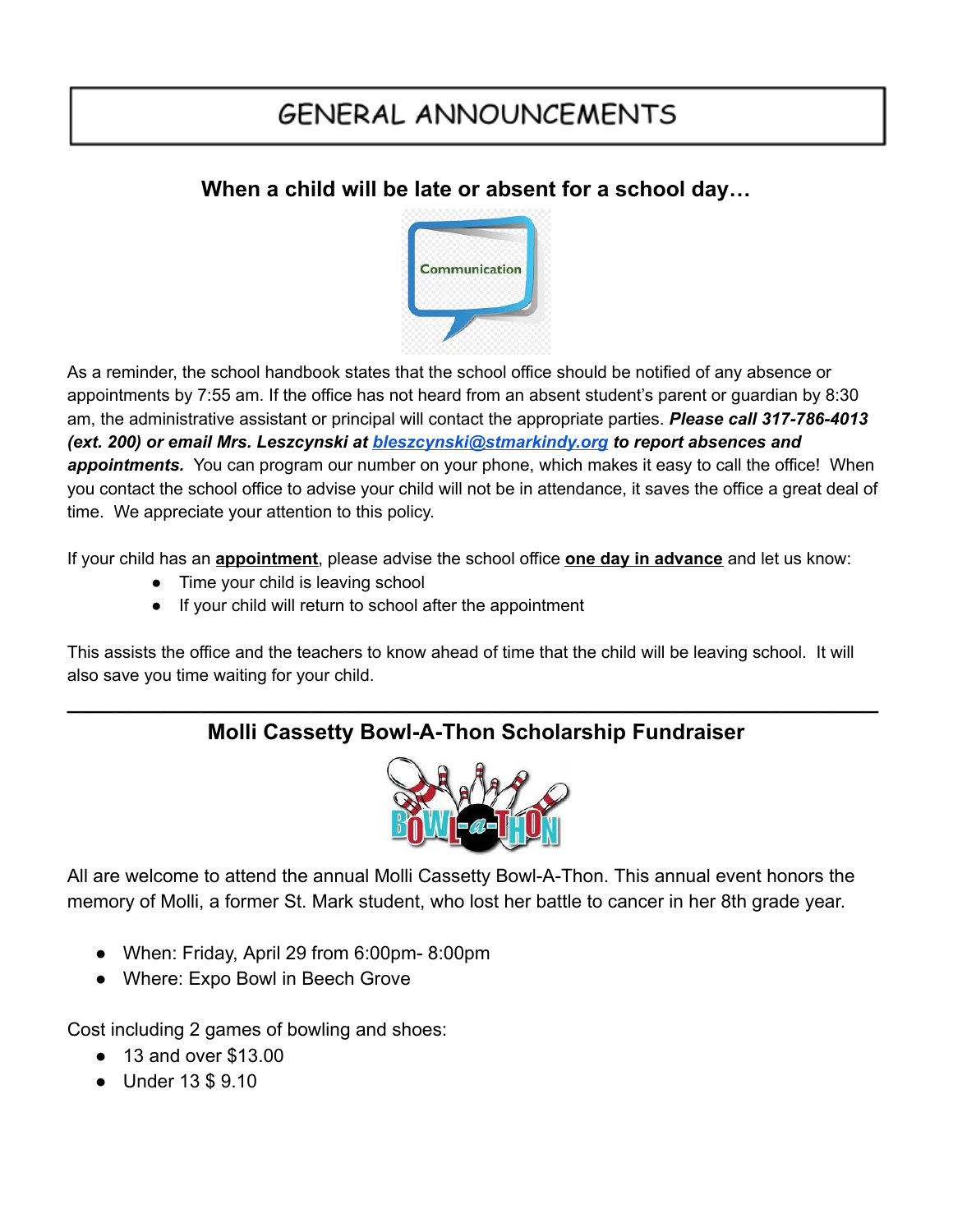

## **CYO SPORTS**

For CYO athletic questions, please contact one of the following on the St. Mark Athletic Commission Board:

- SMAC President ~ Michelle Goss at the following email: [gossteach@yahoo.com](mailto:gossteach@yahoo.com)
- SMAC Athletic Director  $\sim$  Frank Litz at the following email: [SMAC@stmarkindy.org](mailto:SMAC@stmarkindy.org)

| <b>Event</b>            | <b>Day of Week</b> | <b>Opponent</b> | <b>Time, Location</b>   |  |  |  |
|-------------------------|--------------------|-----------------|-------------------------|--|--|--|
| April $8 -$ April 15    |                    |                 |                         |  |  |  |
| 56 Girls Kickball-Black | Monday 4/11        | St. Joan of Arc | 5:00pm, St. Joan of Arc |  |  |  |
| 56 Soccer               | Monday 4/11        | St. Barnabas    | 5:30pm, St. Barnabas    |  |  |  |
| Cadet Soccer            | Monday 4/11        | OL Lourdes      | 6:45pm, Christian Park  |  |  |  |
| 3/4 Girls Kickball      | Tuesday 4/12       | OL Greenwood    | 5:00pm, St. Mark        |  |  |  |
| 56 Girls Kickball-Gold  | Tuesday 4/12       | Little Flower   | 6:00pm, St. Mark        |  |  |  |

# CONTINUING FUNDRAISERS



### **Kroger Community Rewards**

Do you shop at Kroger? Sign up your Kroger's Plus Shopper's Card in the Kroger Community Rewards Program and choose "St. Mark CatholicSchool". Our organization number is: XM409. The web site is:

[https://www.kroger.com/topic/sc hool-programs](https://www.kroger.com/topic/sc)



#### **Coca-Cola Rewards Program**

Caps and boxes that have a "My Official Coke Rewards Code" on them Can be redeemed for money and the money goes back to St. Mark School! Just turn your coke reward products into Mrs. Leszcynski in the school office



### **Box Tops for Education**

- **Buy Box Top Products**
- Scan your Receipt (use the app to snap a photo of your receipt within 14 days of purchase



The Kroger Community Rewards program is so easy to register for, you will wonder why you haven't registered yet! We can always count on Kroger and when you "go krogering", SMCS receives great benefits. This allows us to not have to do fundraisers throughout the year. You can register online at <https://www.kroger.com/account/create/>